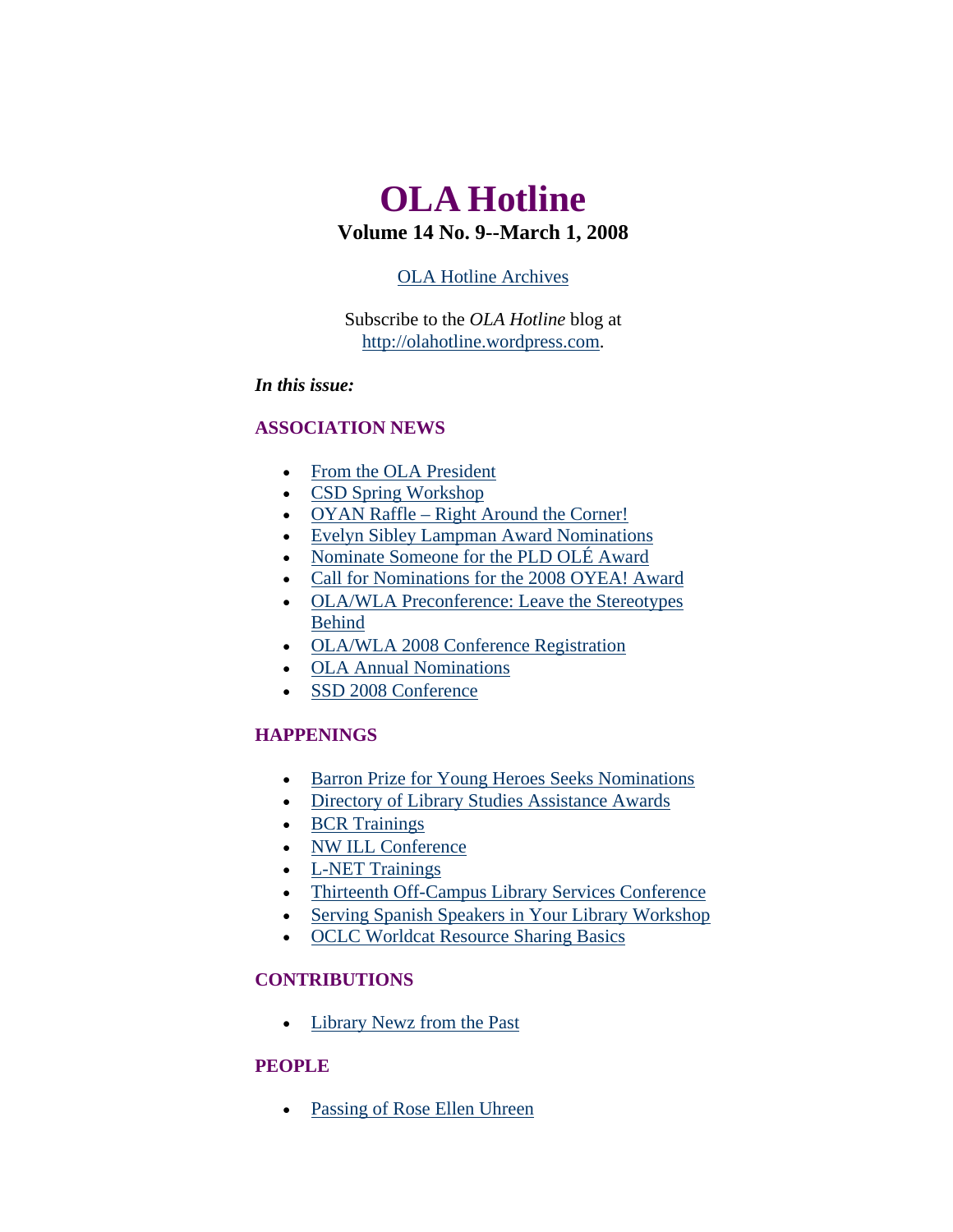- <span id="page-1-0"></span>• [Passing of Pauling \(Calendine\) Howard](#page-16-0)
- [Wyma Rogers Retires](#page-17-0)
- [Steve Roskoski Named LJ's Paraprofessional of the](#page-17-0)  [Year](#page-17-0)

## **COOL IDEAS**

• [National Library Support Staff Certification Program](#page-17-0) 

## **EMPLOYMENT OPPORTUNITIES IN OREGON FROM THE OREGON STATE LIBRARY JOBLINE**

**<http://www.osl.state.or.us/staff/Library/Jobline.htm>**

- 3/18 Technology Services Manager, Eugene, OR
- 3/18 Access Services & Acquisitions Manager, Portland, OR
- 3/18 Lower School Librarian, Portland, OR
- 3/15 Head of Special Collections, Portland, OR
- 3/11 BTS Account Manager, Lake Oswego, OR
- 3/11 Oncall Youth Librarian, Portland, OR
- 3/14 Library Assistant (PT), Portland, OR

## **[CALENDAR](http://web.memberclicks.com/mc/community/vieweventcalendar.do?orgId=ola)**

# **Association News**

### **From the OLA President**

At the northern end of the Willamette Valley, spring has pretty convincingly sprung. Plum trees are pinking up, roses are being pruned and kids are skateboarding in shirt sleeves (including the one I saw yesterday doing so in a 2007 summer reading tee shirt). With spring here that can mean only one thing for OLA members: ANNUAL CONFERENCE. It has been exciting to see the work of the joint conference committees evolve over the last two years. Yes, you read that correctly, years; since the summer of 2006 librarians from Oregon and Washington have been observing themes, identifying speakers, inviting programming, nailing down countless details and in general getting ready for our once-every-five-years OLA/WLA joint conference.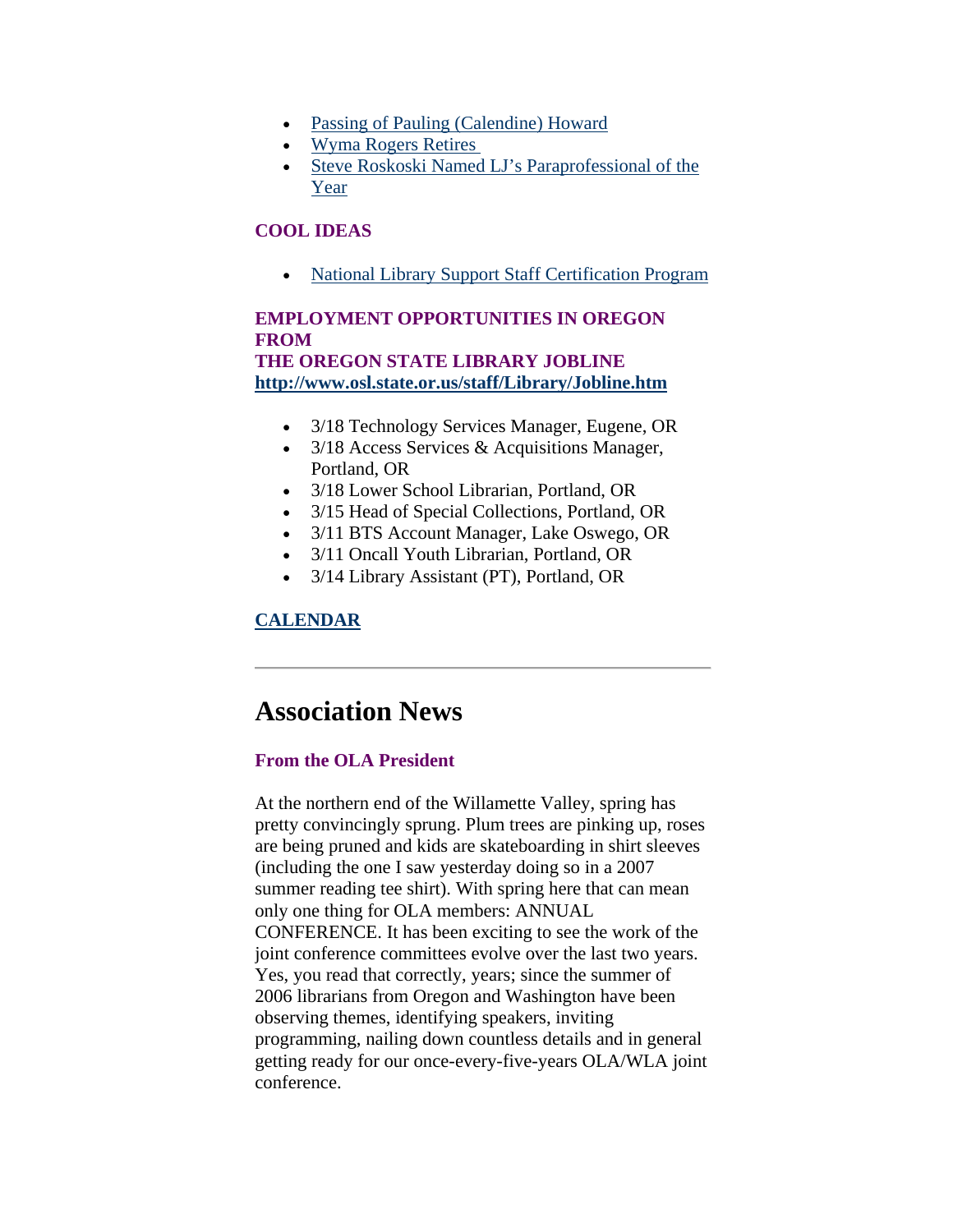<span id="page-2-0"></span>And now it's upon us. I look forward to seeing you April 16- 18 in Vancouver. As well as a great slate of preconferences and two days of terrific programs, it's going to be a great privilege during the year of a presidential campaign to hear Thomas Frank's analysis of American politics. In this vein, I can't help but wonder if the conference planners were on to something in selecting the other keynote, Stu Robertshaw, aka Dr. Humor, as the banquet speaker. Dr. Robertshaw is the President and CEO of the National Association for the Humor Impaired, an organization which has as its mission "to provide information . . . about the value and benefits of humor in order to improve the quality of life for all of us," and to "help the world to learn to lighten up." Now, really. Can you imagine a better conference? See you all next month. Regards, Sarah Beasley

Oregon Library Association, President

[back to top](#page-0-0)

#### **CSD Spring Workshop**

The Children's Services Division 2008 Spring Workshop will be held on Friday, March 14 from 10:00 am - 4:00 pm at Salem Public Library. This is your chance to share your brilliant ideas for programs, activities, crafts and more, inspired by this year's "Catch the Reading Bug" and "Metamorphosis" summer reading themes. In addition, the morning session will be "Building Early Literacy Skills Through Music," presented by Rosalie Karalekas, Music Specialist in Salem-Keizer School District and professor at Western Oregon University. She will present an energetic, entertaining and informative workshop that will enhance our ability to incorporate more music into storytime presentations. Rosalie has spent much of her career developing interactive musical activities based on wonderful children's books. You'll be ready to use these great ideas in your very next storytime!

Registration is FREE, with a brown bag lunch on your own planned. The registration deadline is March 5 and the form is available on the OLA CSD website at [http://www.olaweb.org/csd/.](http://www.olaweb.org/csd/) If you have questions about this workshop, please contact BJ Quinlan, CSD Summer Reading Chair, at bjquinlan@cityofsalem.net or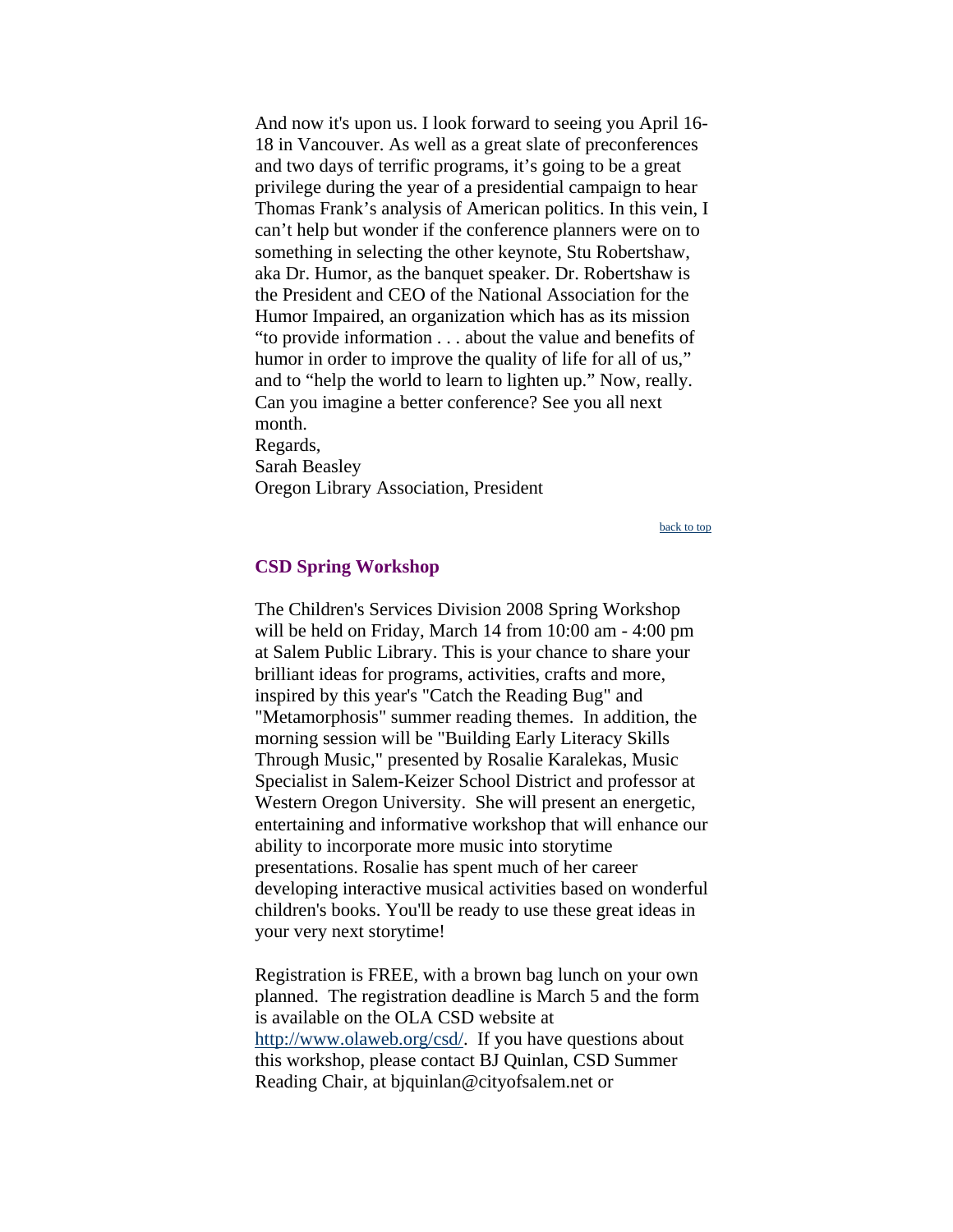<span id="page-3-0"></span>503.588.6039.

[back to top](#page-0-0)

#### **OYAN Raffle – Right Around the Corner!**

The coming of Spring isn't the only thing you have to look forward to…the annual OYAN Raffle at the Joint OLA/WLA Conference is just a little over a month away! This much anticipated event offers a chance to win fabulous prizes while supporting the Oregon Young Adult Network. The raffle is the primary fundraiser for OYAN, and provides invaluable financial support for scholarships, continuing education and OYAN initiatives. Show your support for library services to teens in Oregon by entering the raffle at the upcoming Joint Conference in Vancouver, WA!

Tickets will be sold for \$5.00 each or in packages of 5 for \$20.00. Sales will take place at the CSD/ OYAN booth during the Joint OLA/WLA Conference at the Hilton Vancouver Hotel. Roaming members of OYAN will also be selling tickets. If you are unable to attend this year's conference, you can still participate in the annual raffle. For the option to pre-purchase raffle tickets, contact your library's OYAN representative or contact Kristin Starnes, OYAN Vice-Chair ([kristin.starnes@ci.corvallis.or.us\)](mailto:kristin.starnes@ci.corvallis.or.us). See you in Vancouver!

[back to top](#page-0-0)

### **Evelyn Sibley Lampman Award Nominations**

If you know an Oregon author, librarian or educator who has made a significant contribution in the areas of literature and/or library service for the benefit of the children of Oregon, nominate her or him for the 2008 Evelyn Sibley Lampman Award.

The Evelyn Sibley Lampman Award, presented by the Children's Services Division of the Oregon Library Association, at the OLA Annual Conference, is given in memory of the noted Oregon teacher, journalist and author of children's books Nominations will be accepted until Friday, March 7, 2008.

To be eligible for the award: \*The person shall reside principally in Oregon.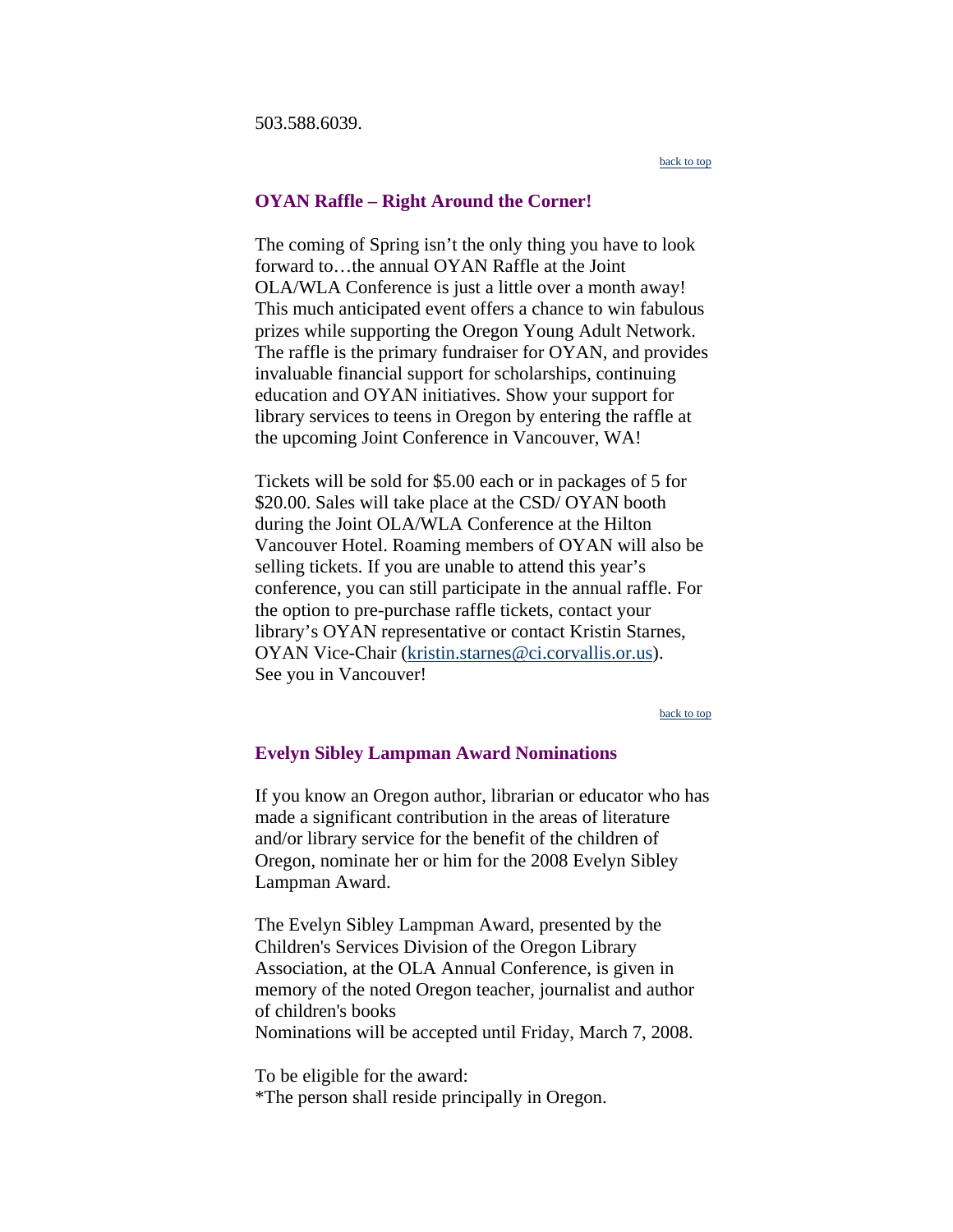<span id="page-4-0"></span>\*The award shall be given for personal accomplishments to recognize the individual's contribution and shall not be conferred upon an individual representing the accomplishments of many.

\*Only living persons may be considered for the award.

Please include the following in the award submissions: \*Nominee's name \*Nominee's title, address, and phone (if known) \*Description of the nominee's significant and lasting contributions over the years that have benefited the children of Oregon.

Please send nominations and inquiries to Dan White, drwhite@co.douglas.or.us

[back to top](#page-0-0)

## **Nominate Someone for the PLD OLÉ Award**

Do you know a fellow public library employee who has demonstrated exceptional effort and excellence in public library service this past year? Do you know someone who took the bull by the horns and got the job done? Do you know someone who has made significant achievements with little formal recognition?

Please help us recognize this person with the OLE award. Send your nominations to me, Public Library Division chair. Please provide a brief bio of the nominee with their significant and concrete achievements over the past year. Nominations will be reviewed by the PLD board and the award will be presented at the PLD banquet at the OLA conference. We can provide a small stipend to help defray the recipient's cost of attending OLA and the banquet. ---Carol Uhte, PLD Chair, [carolu@multcolib.org](mailto:carolu@multcolib.org)

[back to top](#page-0-0)

### **Call for Nominations for the 2008 OYEA! Award**

OYAN is looking to honor exceptional work done in the field of teen/young adult services in the state of Oregon. Nominations are now being accepted for an individual, library, organization, program, or initiative that has made a positive and significant contribution to teens in Oregon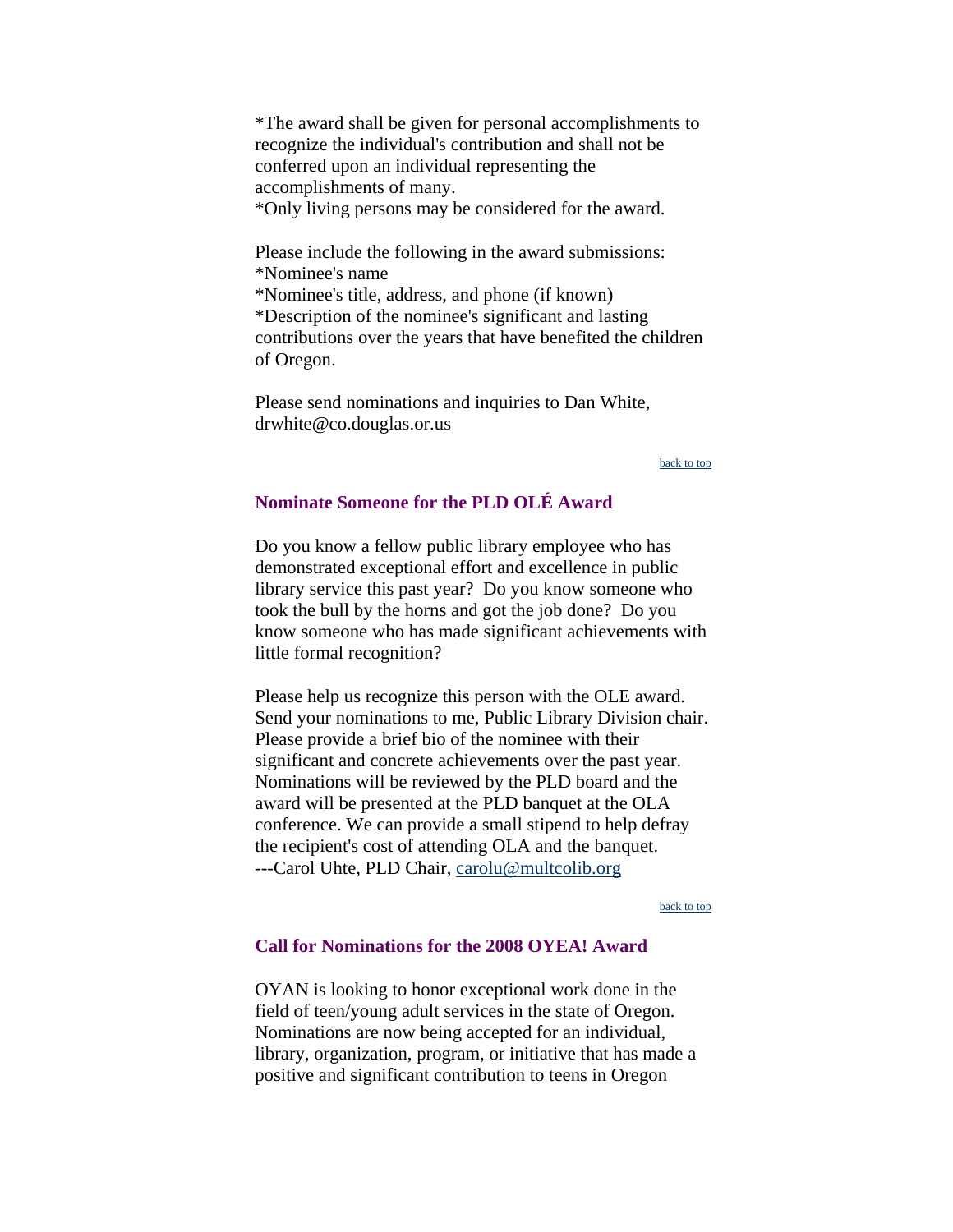<span id="page-5-0"></span>libraries.

A complete nomination will include nominee's name and contact information, and a thorough description of the nominee's contribution to teen services. We encourage the inclusion of any supporting letters that may be appropriate, especially from teens themselves.

All nominations should be sent to April Witteveen, OYAN's Award Committee Chairperson, via email or post. Please also include the nominator's contact information in case of questions. Nominations must be received by Friday, March 21, 2008.

Email: [aprilw@dpls.us](mailto:aprilw@dpls.us) Post: April Witteveen, 601 NW Wall St, Bend, OR 97701

OYAN will host an OYEA! Award reception at the OLA/WLA joint conference honoring all nominees. The winning individual, library, or organization will receive a \$100 honorarium, an award plaque, and an optional scholarship if financial assistance is needed to attend the award reception.

For a complete description of the award process, please see OLA Bylaws, Chapter 16B: <http://www.olaweb.org/bylaws/oyea.shtml>.

The Awards Committee looks forward to hearing about the great work being done for teens in Oregon libraries!

#### [back to top](#page-0-0)

#### **OLA/WLA Preconference: Leave the Stereotypes Behind**

Managers and frontline staff learn new service techniques to transform the library into a more vibrant - and sustainable destination. Library futurist Joan Frye Williams demonstrates that we can't rely on "business as usual" when our customers are presented with increasingly attractive alternatives to meet their informational and recreational needs: up-to-the minute information on the internet; bookstores with plenty of parking, lattes, shiny books, movies on demand and more. Progressive libraries have shown that top quality service has as much to do with hospitality, merchandising, and point-of-need transactions as with offering the right content. And frontline staff are the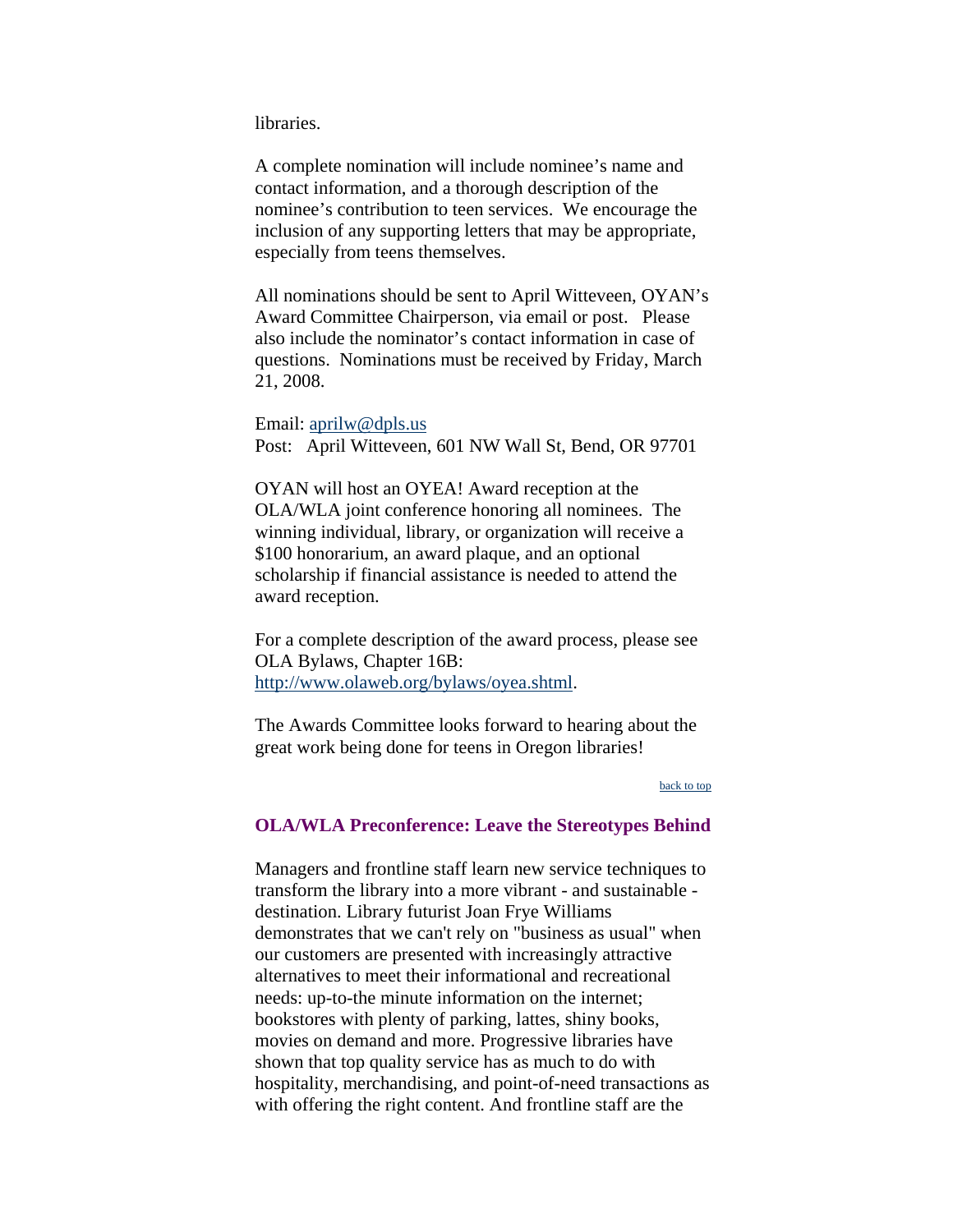<span id="page-6-0"></span>key to our customers' service experience. So while we shouldn't sell out, we might want to "sell up." Come find out how. 9:00 am - 4:30 pm Cost: \$95 Sponsors: Public Libraries Division (OLA) and OLA SSD Joan Frye Williams To register, go to <http://wla.org/olawla2008/registrationrates.html>

[back to top](#page-0-0)

#### **OLA/WLA 2008 Conference Registration**

Join us! Registration is open now for the 2008 OLA/WLA Joint Conference. Plan to spend some time connecting with your colleagues from around the region -- April 16-18, in Vancouver, Washington.

With topics ranging from assessment and access to ubiquitous computing and rural libraries, the Joint Conference program has something for everyone.

Here are just a few of the exciting sessions we have planned: \*Junk Food, Pirates and UFOs-Non-fiction Books They Will Want to Read \*Booktalking: From So-So to Sensational! \*How to Sell Your Ideas \*Ubicomp and Libraries: Current examples and evolving implications \*Passing a Successful Bond or Levy Election \*Open secrets regarding virtual reference in Washington and Oregon \*Experts? We Don't Need No Stinkin' Experts! Authority, \*Legitimacy and Liability in a Wiki World

Read about these programs and many, many more in the online program (<http://wla.org/olawla2008/program.html>)

Register soon - the early registration rate is available until March 1, 2008 Check out the conference website for more information about exhibits, hotels, registration and more. <http://wla.org/olawla2008/>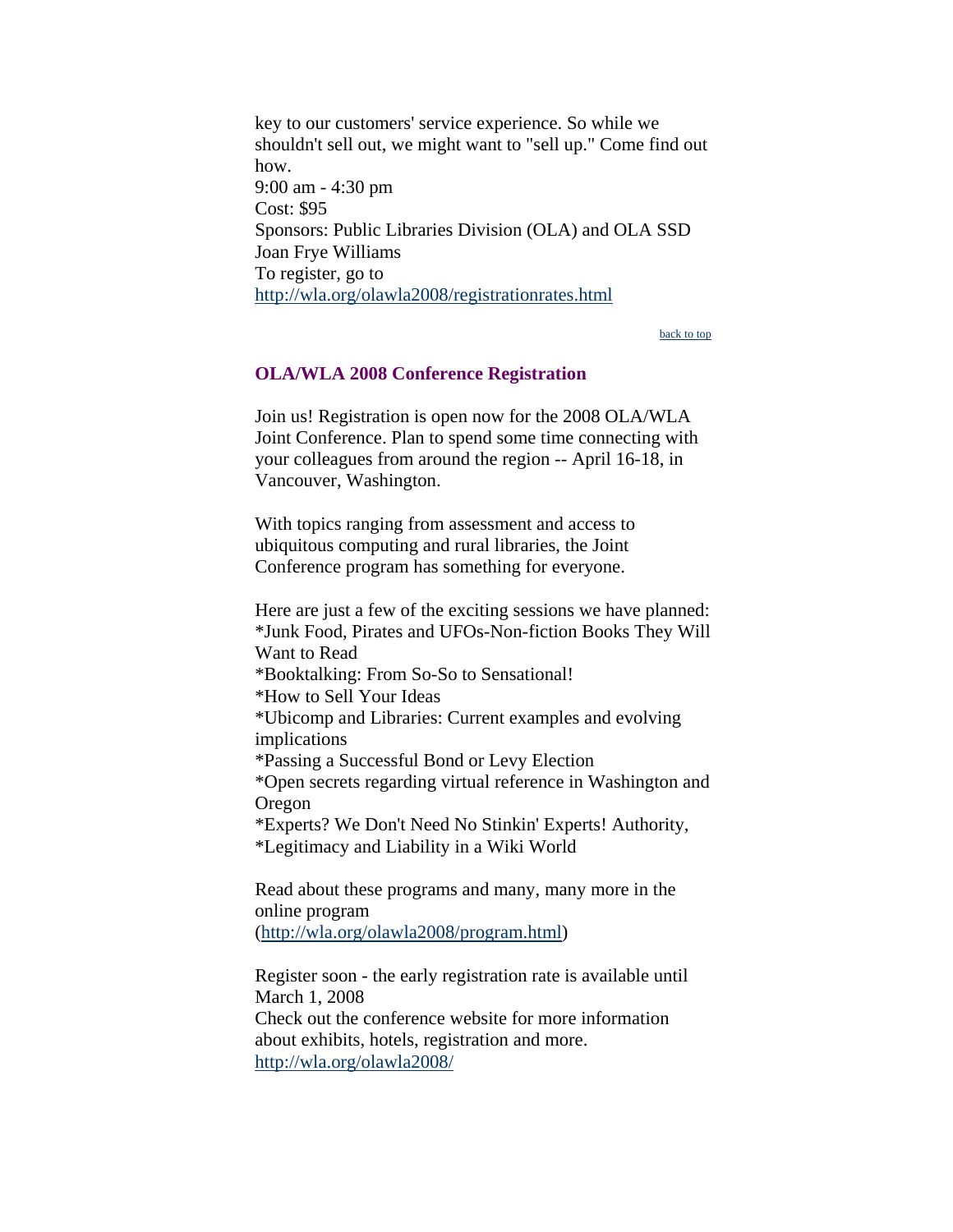### <span id="page-7-0"></span>**OLA Annual Nominations**

OLA's Honors & Awards Committee seeks nominations for the following four awards. Nomination letters (with no more than six letters of support) are due on Thursday, March 20, 2008.

Tell us about those talented, dedicated individuals whose commitment to excellent library service has made a difference. Nominate them for one of OLA's special awards, including the newest award, the Distinguished Service Award.

Be sure to read the awards guidelines, which were revised recently. Take a look at <http://www.olaweb.org/bylaws/awards.shtml>

These awards will be presented to recipients at the 2008 OLA Conference:

1. Oregon Librarian of the Year may be awarded to any Oregon librarian who has been working in an Oregon Library for at least two years in a paid professional position. The nominee must demonstrate excellence in library service in his or her community and to Oregon libraries. The nominee must be a member of the association.

2. Oregon Library Employee of the Year may be awarded to any Oregon library staff member who has worked in an Oregon library for at least two years as a paid staff member and demonstrated excellence in library service in his or her community.

3. Oregon Library Supporter of the Year may be awarded to any volunteer, volunteer group, library Friend, board member, government official, or other individual who is not a paid library staff member and who has demonstrated excellence in supporting and promoting Oregon libraries.

4. Oregon Library Association Distinguished Service Award may be awarded to any Oregon librarian or library staff member, who has been in the profession for 15 or more years, has worked in Oregon libraries for at least ten years, and is currently a member of OLA, for exceptional service over a period of years.

Your letter of nomination should include the following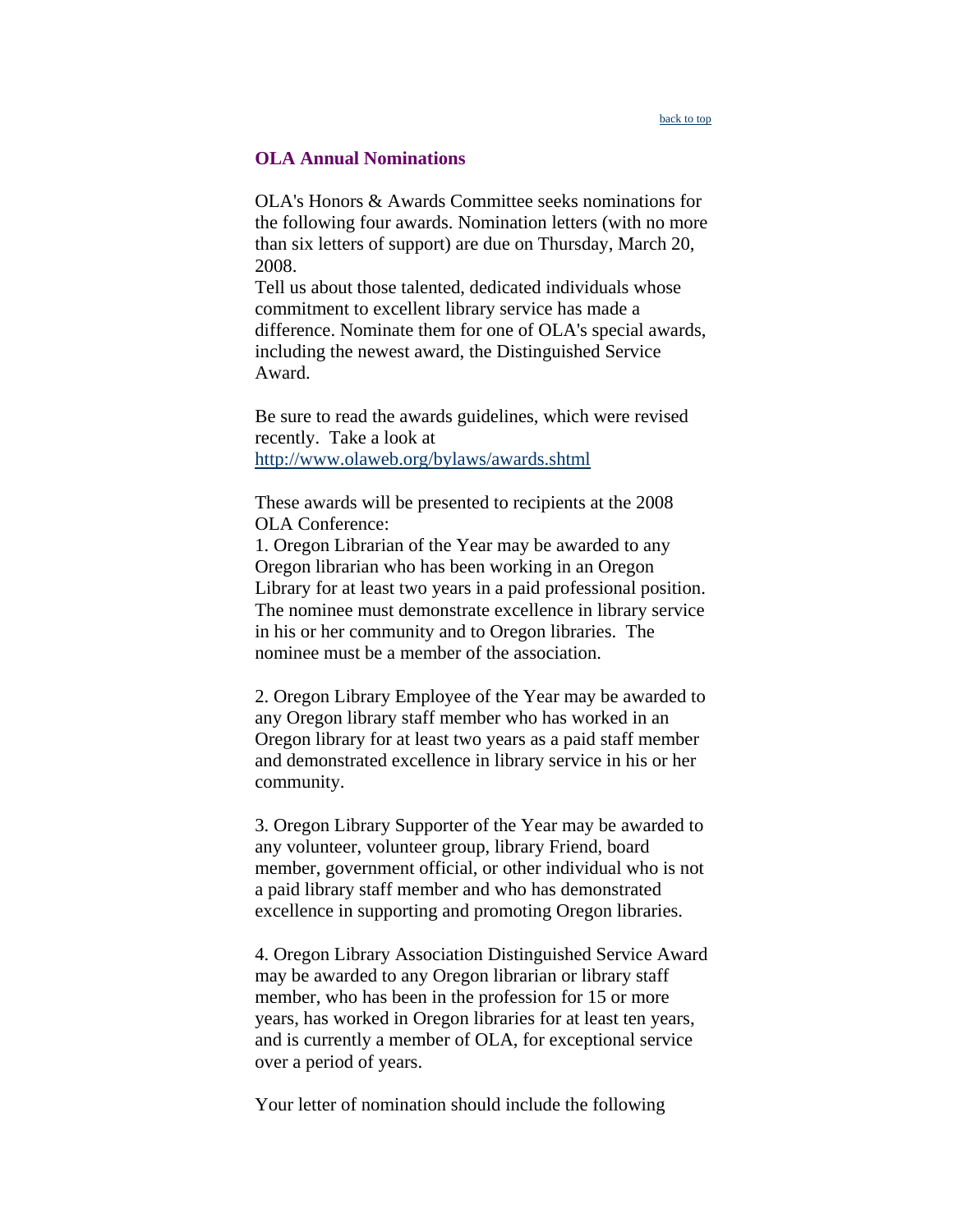<span id="page-8-0"></span>information, if pertinent, and be as informational as possible: \*Provide nominees' current position \*Past positions held and summary of major accomplishments \*OLA activities: committee appointments, etc. \*Brief description of other noteworthy accomplishments \*Your name and how you can be reached if the committee has questions Please send nominating letters and supporting letters to Connie J. Bennett, Library Services Director, Eugene Public Library, 100 West 10th Avenue, Eugene, OR 97401 or [connie.j.bennett@ci.eugene.or.us.](mailto:connie.j.bennett@ci.eugene.or.us)

[back to top](#page-0-0)

### **SSD 2008 Conference**

MARK YOUR CALENDAR for the 2008 OLA/SSD Conference to be held Friday, July 18 in Newport! What a great excuse to visit the beach!! Plus, you'll be REJUVENATED through camaraderie with old and new friends, learning, discussing, listening, and brainstorming with your library support staff peers. We have a FANTASTIC conference in store for everyone next year and you won't want to miss out! Click on the following link for more details: [http://www.olaweb.org/ssd/conference/.](http://www.olaweb.org/ssd/conference/)

[back to top](#page-0-0)

# **Happenings**

#### **Barron Prize for Young Heroes Seeks Nominations**

The Gloria Barron Prize for Young Heroes seeks nominations for its 2008 awards. The Barron Prize honors young people ages 8 to 18 who have made a significant positive difference to people and our planet. Each year, ten winners across the U.S. and Canada each receive \$2,000 to support their service work or higher education. Nomination deadline is April 30. For more information and to nominate, visit [http://www.barronprize.org/](https://webmail.co.multnomah.or.us/exchweb/bin/redir.asp?URL=http://www.barronprize.org/)

The Barron Prize is also offering librarians a comprehensive set of heroes materials, including a brand new documentary film, Dream Big, and a corresponding Young Heroes Activity Guide. For more information, visit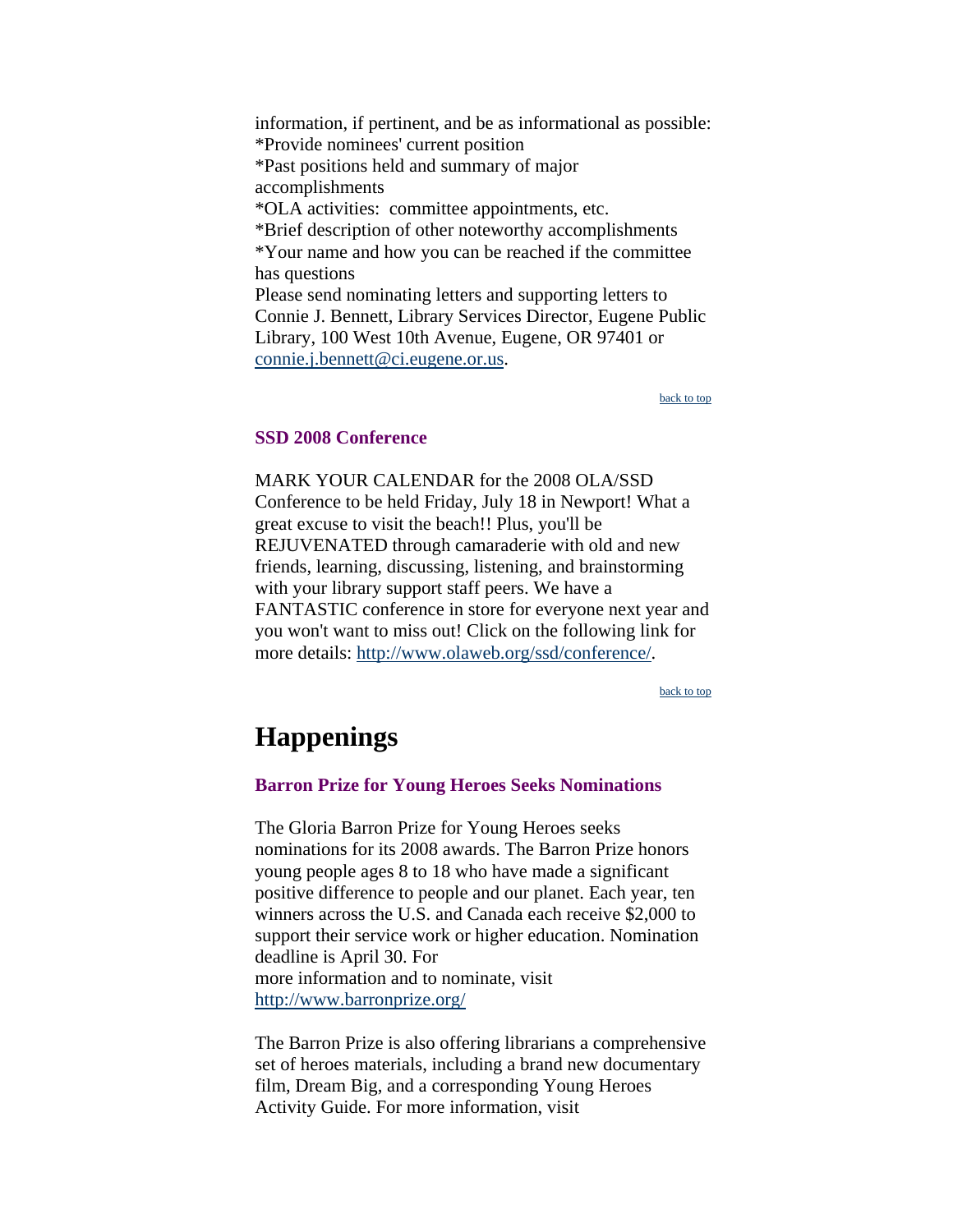<span id="page-9-0"></span>[http://www.tabarron.com](https://webmail.co.multnomah.or.us/exchweb/bin/redir.asp?URL=http://www.tabarron.com)

[back to top](#page-0-0)

#### **Directory of Library Studies Assistance Awards**

2008 Financial Assistance for Library and Information Studies Directory Need additional financial assistance? The 2008 Financial Assistance for Library and Information Studies Directory is an annual directory of awards from state library agencies, national and state library associations, local libraries, academic institutions and foundations that give some form of financial assistance for undergraduate and/or graduate education programs in library and information studies. For information on Scholarships available through ALA, visit <http://tinyurl.com/2bb8cv>or call the ALA Scholarship Clearinghouse at (800) 545-2433, ext. 4279.

[back to top](#page-0-0)

#### **BCR Trainings**

For a list of upcoming trainings offered through BCR, visit <http://www.bcr.org/training/online/> Current training opportunities involve WorldCat Collection Analysis training, understanding the OCLC authority record, and c[at](#page-0-0)aloging using the OCLC Connexion Client Interface[.back to](#page-0-0)  [top](#page-0-0)

#### **NW ILL Conference**

Mark your calendars! The 7th Northwest Interlibrary Loan and Resource Sharing Conference will be in Portland, Oregon, September 18th and 19th, 2008, at Portland Community College, Sylvania Campus!

The theme this year will be "Alt.ILL: Alternative Models of Resource Sharing" and will look at how we can take sharing above and beyond traditional Interlibrary Loan. Following are some of the topics we anticipate bringing to you: \*Rethinking Resource Sharing \*Sharing More than Books: Training Models for ILL Staff \*Update on Montana Home Delivery Project \*Interlibrary Loan on a Shoestring \*Cool Tools: High-tech ILL Operations to Emulate or Envy \*And much more!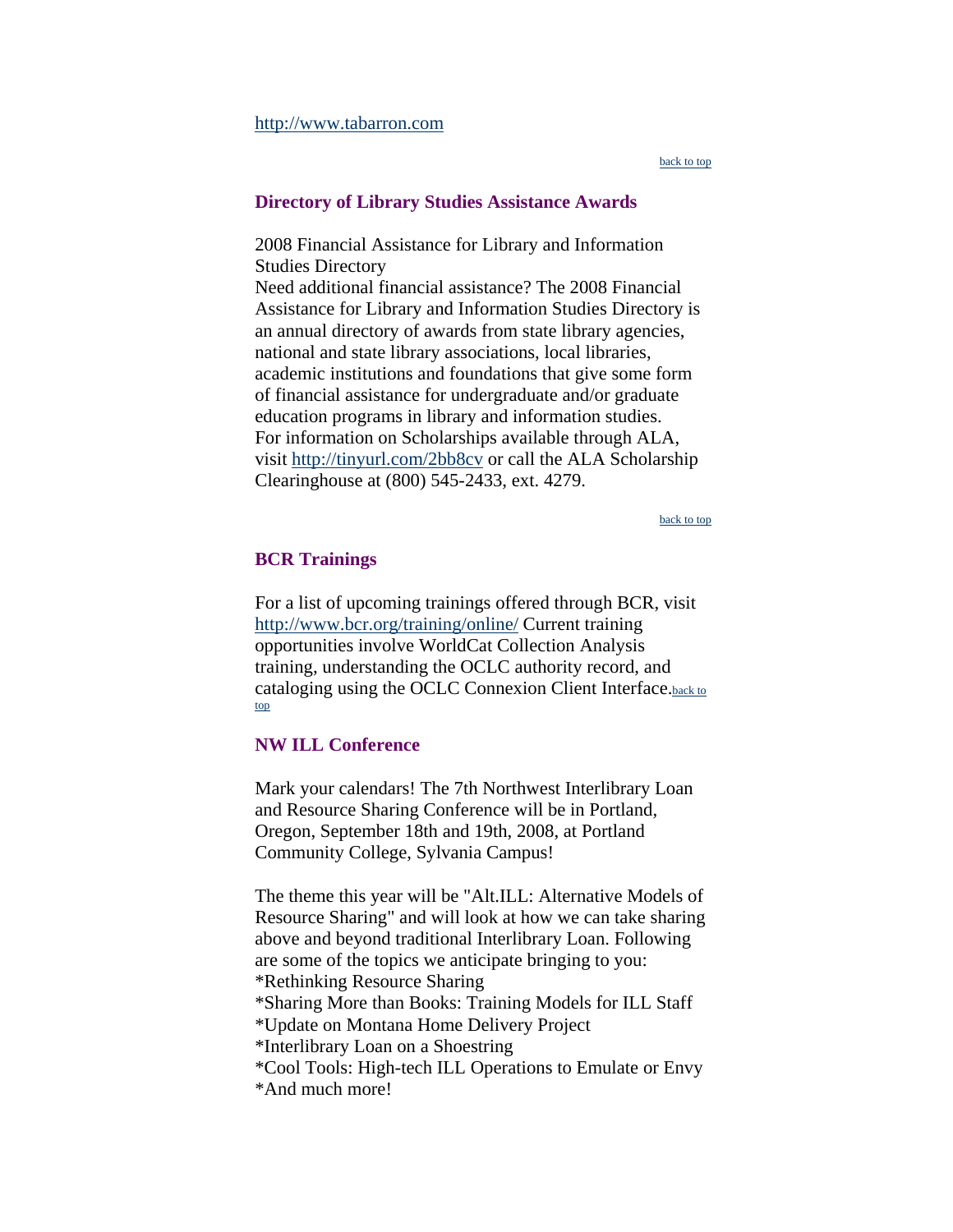<span id="page-10-0"></span>Registration will open in mid-April, and conference scholarships will again be available. For now, save those dates!

Bookmark the conference website and watch for more information: <http://nwill.org/> Past conferences are archived on the site. See you this Fall! Chelle Batchelor, mbatchelor@uwb.edu

[back to top](#page-0-0)

### **L-NET Trainings**

Introductory trainings on L-net, Oregon's Statewide Digital Reference Project, are scheduled for:

Monday, March 10 and Thursday, March 13, 9:00 - 2:30 both days Portland Community College, Sylvania Campus Library 12000 S.W. 49th Avenue Portland, OR 97219

The training is for librarians who plan to take shifts staffing L-net at partner libraries. Librarians will receive hands-on training with L-net's chat software, e-mail software, and instruction on techniques for communicating effectively online with patrons and providing reference services online. Training is a two-day event. Attendance at both days is required to staff the service; day two builds upon the training provided on day one.

These trainings are also open to librarians who would like to apply to participate in our volunteer program, typically staffing the service from home computers. For information on how to apply to be a volunteer, contact Emily Papagni, emilyp@multcolib.org

The training is free, but space is limited and advance registration is required. If you would like to attend, contact Emily Papagni, emilyp@multcolib.org

If you're interested in the training, but unable to attend on these dates, please contact me. I'm continuing to schedule additional trainings around the state.

#### [back to top](#page-0-0)

### **Thirteenth Off-Campus Library Services Conference**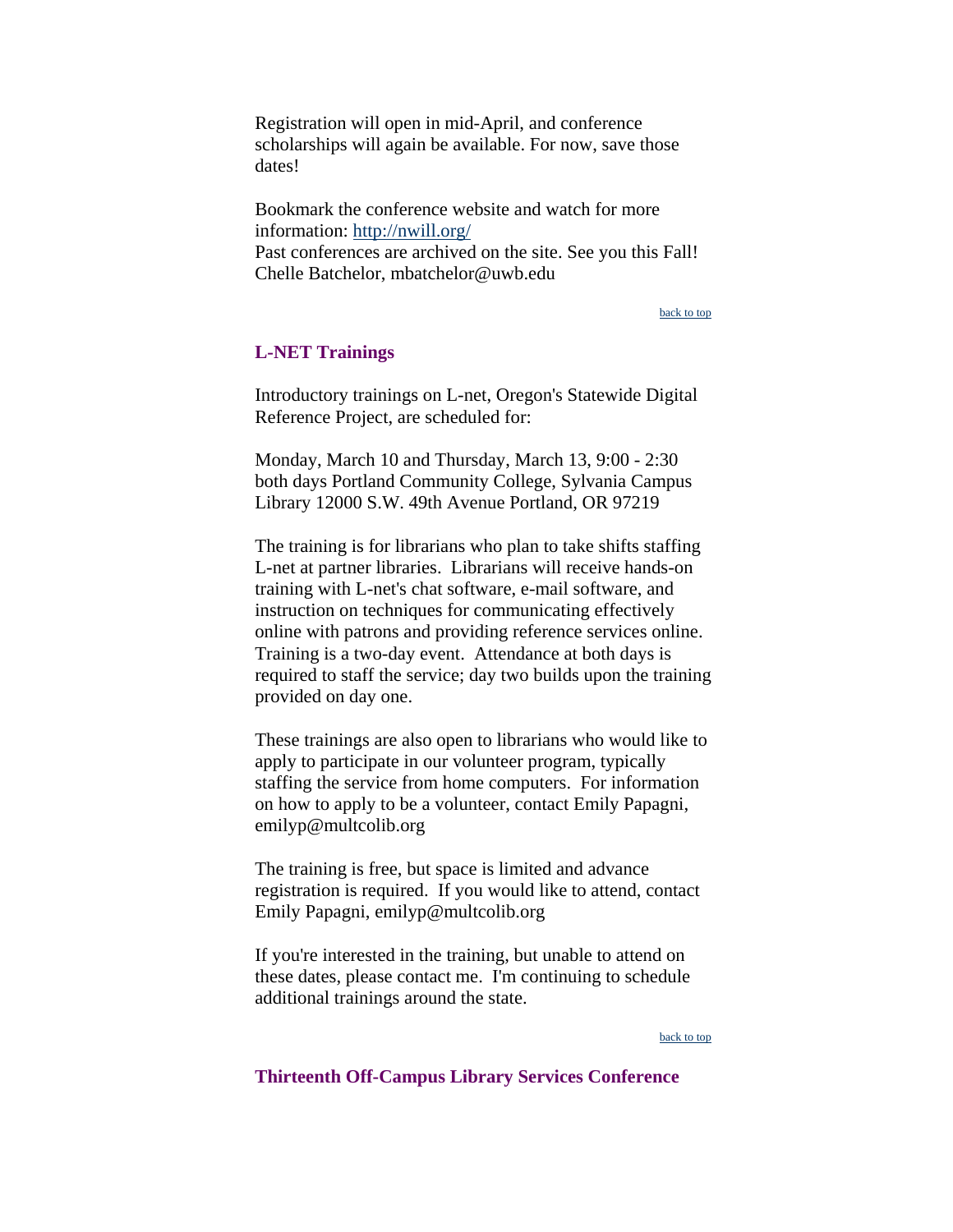<span id="page-11-0"></span>Central Michigan University is proud to sponsor the Thirteenth Off-Campus Library Services Conference April 23-25, 2008 at the Hilton Salt Lake City Center. The most recent conferences of this biennial conference have been held in Savannah, GA, Carefree, AZ, and Cincinnati, OH. Since Salt Lake City is in your region of the country we want to make sure that you are aware of the Conference.

Currently most universities have special online courses and programs for non-traditional students. This conference brings together librarians, library administrators, educators and staff who have a common interest in finding the best way to provide library services for students pursuing their education off- campus. The conference subject tracks focus on various aspects of library service to these students: teaching and learning, electronic information and delivery, collaboration, and administration/support services and research across all of these topics.

The conference opens on Wednesday afternoon, April 23, with discussion groups and registration followed by a more formal opening reception with Lynn Copeland from Simon Fraser University as the featured speaker. The next day and a half is filled with presentations from librarians and administrators/staff who are engaged on a day to day basis with off-campus students. Because it is a smaller conference presenters are happy to answer questions and discuss their ideas with attendees. A special feature is the dine-outs at local restaurants on Thursday evening to meet with friends and to create networking opportunities.

Go to the conference web site at

<http://ocls.cmich.edu/conference>to register and to find more information about the program. Early registration ends on March 7, 2008!

#### [back to top](#page-0-0)

### **Serving Spanish Speakers in Your Library Workshop**

Library Development Services of the Oregon State Library, in partnership with WebJunction, Deschutes Public Library, Eugene Public Library, and Washington County Cooperative Library Service, with funding from the Bill and Melinda Gates Foundation is pleased to offer library staff working in Oregon libraries the opportunity to attend a one day training session on outreach to Spanish speakers, especially as it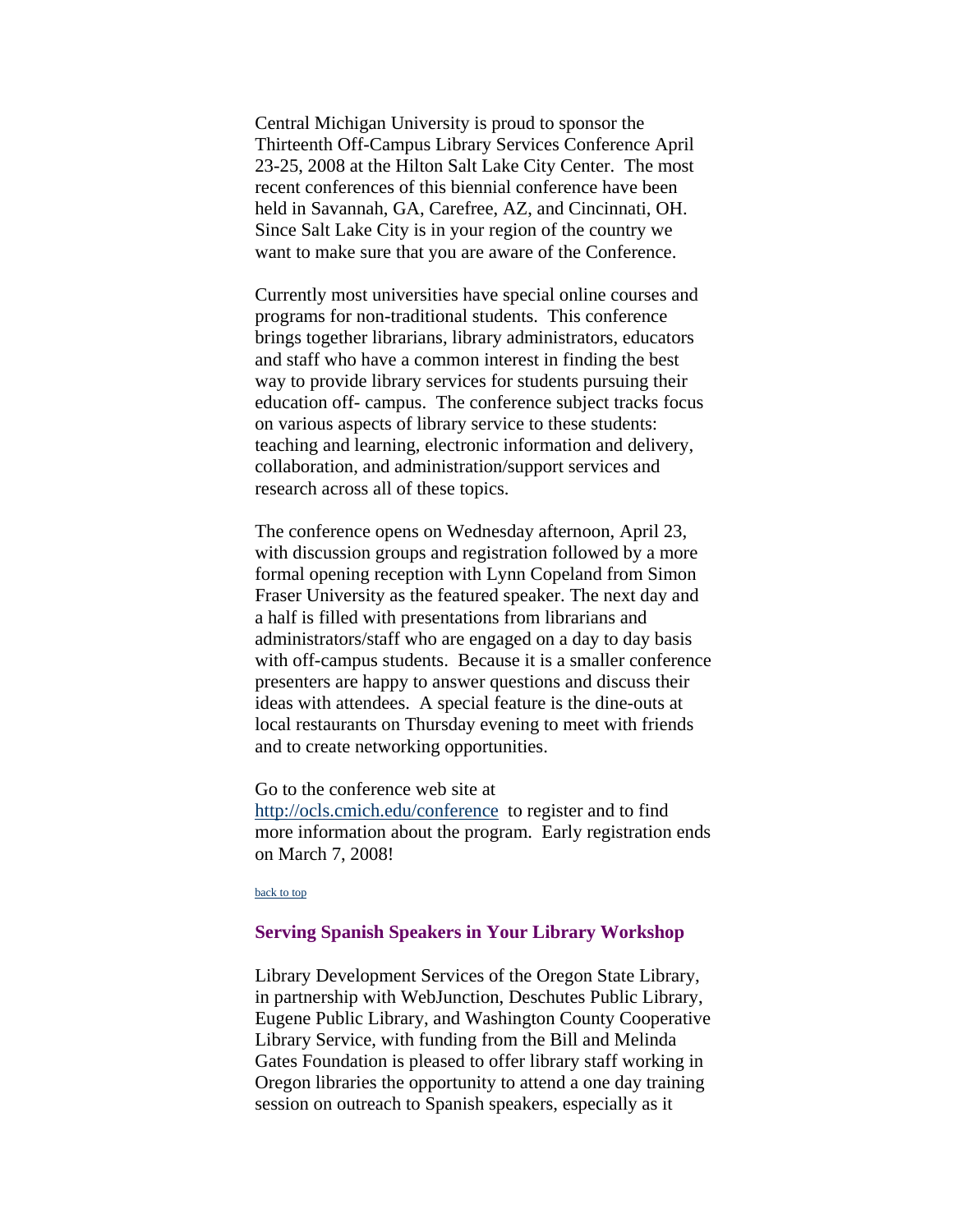<span id="page-12-0"></span>relates to computer and technology access. We will be holding the workshop in four more locations during March and April. Workshops will be held at the Hood River Public Library on March 7, 2008, Pendleton Public Library on March 14, 2008, Tillamook County Library on March 19, 2008 and the Coos Bay Public Library on April 2, 2008. Each will be from 9:00 am until 4:30 pm. The workshops are free and include lunch, snacks, materials, and mileage reimbursement. To REGISTER for a workshop please go to the Library Development website: <http://www.oregon.gov/OSL/LD/technology/>

[back to top](#page-0-0)

#### **OCLC Worldcat Resource Sharing Basics**

[http://www.bcr.org/training/online/weblive/wl](http://www.bcr.org/training/online/weblive/wl-wcresourceshare.html)[wcresourceshare.html](http://www.bcr.org/training/online/weblive/wl-wcresourceshare.html)

Description:

This workshop consists of three modules. Each module is a 1.5 hour to 2 hour live Internet presentation. Practice and readings will be provided for participants to complete on their own.

Module I: Searching OCLC WorldCat in FirstSearch Increase your comfort level and optimize the powerful tools available in the FirstSearch reference and Resource Sharing interface. This workshop will address how to access FirstSearch, search WorldCat, navigate and manipulate lists of records, developing search proficiency. This workshop is appropriate for those working with WorldCat Resource Sharing and those using FirstSearch for reference activities.

Module II: Borrowing and Lending Activities Borrowing - Learn to create borrowing requests for returnable items such as books and DVDs and for nonreturnable items (i.e. copies). This part of the session will demonstrate the use of custom holdings and local data records to create efficiencies in the interlibrary loan workflow. We will also complete all actions required to bring a request through the entire interlibrary loan cycle.

Lending - Manage incoming requests and gain familiarity with the Request Manager categories. In this half of the workshop, you will learn to use batch processing in order to update and print requests in your lending cycle and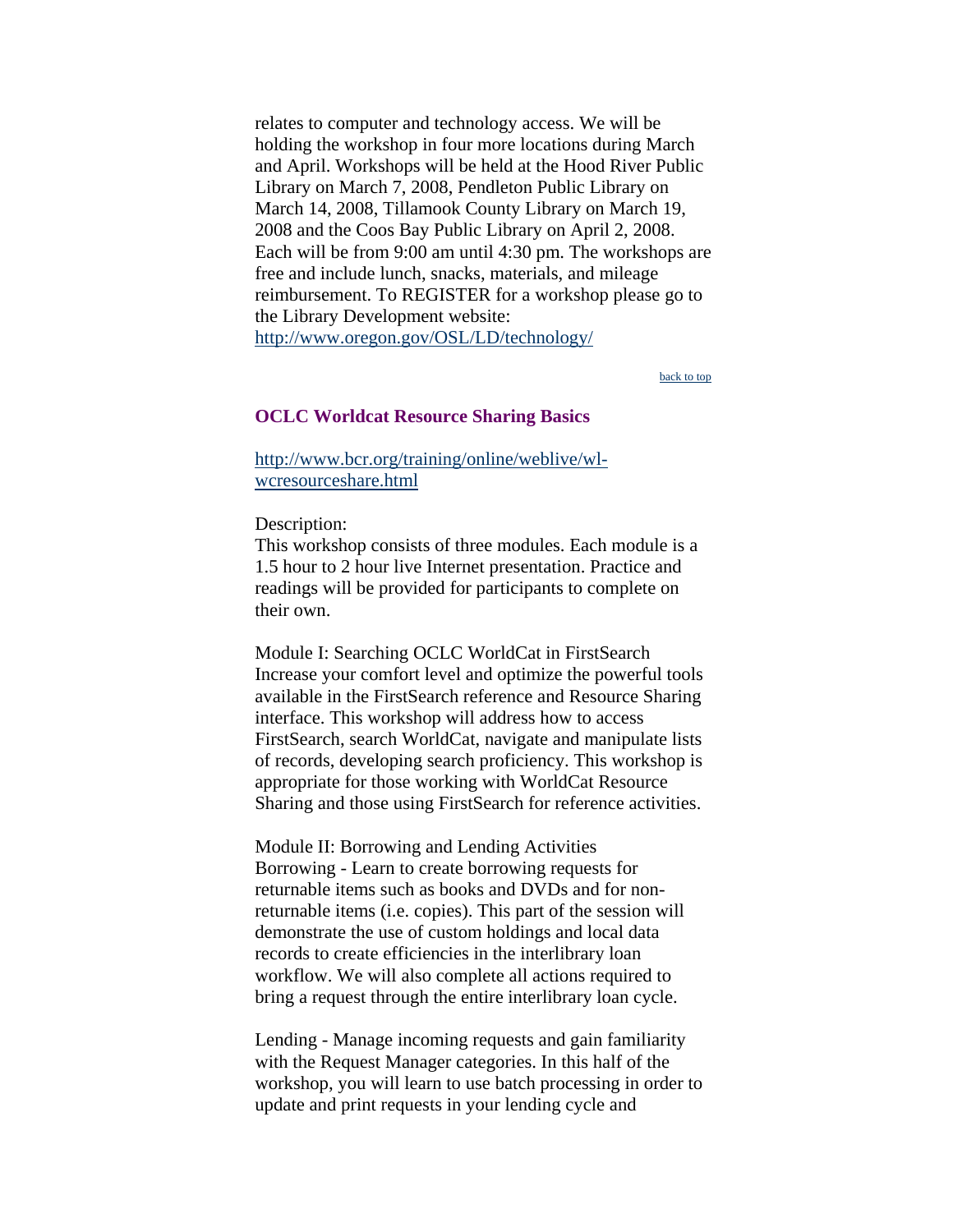administer your work more effectively.

Module III: Administrative Functions

Access the FirstSearch administrative module to create data records that eliminate repetitive data entry. Participants will devise constant data and saved notes, review the use and implementation of IFM (ILL Fee Management) as well as create custom holdings groups, custom holdings paths and direct request profile to improve service in all aspects of resource sharing. Time will also be spent updating and maintaining records in the ILL Policies Directory. Customization of the patron interface and the creation of links between authorizations, local catalogs and Open URL services will also be covered. This workshop is appropriate for those who administer WorldCat Resource Sharing activities or FirstSearch reference activities.

Who Should Attend:

Library staff who want to acquire the basic skills needed to do OCLC ILL using WorldCat Resource Sharing.

How to Get Started: The workshop is accessed from your own or your library's computer using a Web browser. Details will be included in your confirmation letter after registration.

BCR will provide a microphone to you free of charge to use during

WebLive workshops if you don't already have one. Please indicate this on your registration form (comments box), and we will ship it to your attention.

Minimum requirements: Computer (minimum of 128 MB of RAM, although 256 MB is recommended); Internet Explorer 5.5 Web browser, Java enabled; speakers; and Internet access of 56k or above. A microphone connected to the computer is optional for the audio, which also is available by a long-distance phone bridge (not a toll-free number).

Dates: March 25-27, 2008 (10 a.m.-12 p.m. MT)

Fees: BCR members - \$50/module or \$125 for all three modules if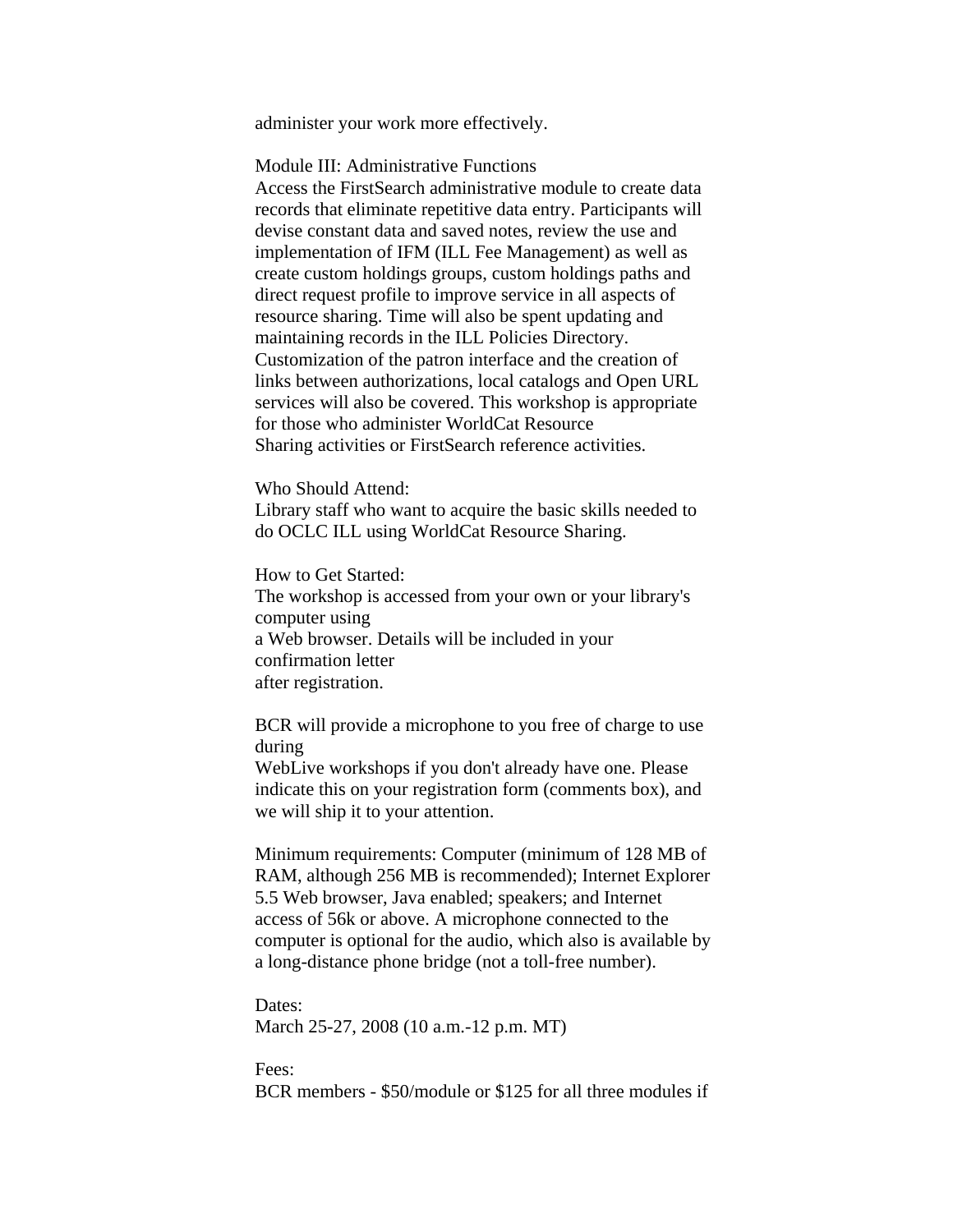<span id="page-14-0"></span>taken sequentially Nonmembers - \$65/module or \$175 for all three modules if taken sequentially Voucher: 1 BCR training voucher for 1, 2, or all 3 modules

NOTE: Regardless of whether you attend as an individual or as a group, the price for each online module is \$50 for each person at a BCR member library who views the session, and \$65 for each person at a nonmember library who views the module.

This WebLive workshop will be taught by BCR Instructor Heather Clark: <http://www.bcr.org/about/staff/hc-bio.html>

Register for all BCR workshops at: <http://www.bcr.org/training/workshops/register.html>

[back to top](#page-0-0)

# **Contributions**

### **Library Newz from the Past**

Taken from "Public Libraries", Volume 11, 1906.

Susan B. Anthony has offered copies of all her books on the suffrage question to the Oregon library commission for the traveling libraries of the state. (p40)

Cornelia Marvin, secretary of the Oregon commission library, has sent out a list of wholesome juvenile books, with prices, for holiday trade and for home libraries, together with some excellent facts about libraries. (p40)

The forty-second annual report of the Library association of Portland, Ore. gives an increase in the circulation in the library notwithstanding the distraction of the Fair. The quality of books read has improved, the fiction per cent being on the decline; it is now less than 62 per cent. The circulation in the children's department was 40,650V and through the schools, 9441V. The story telling is given as the chief cause of the decrease in fiction reading in this department, having dropped from 59 to 52 per cent.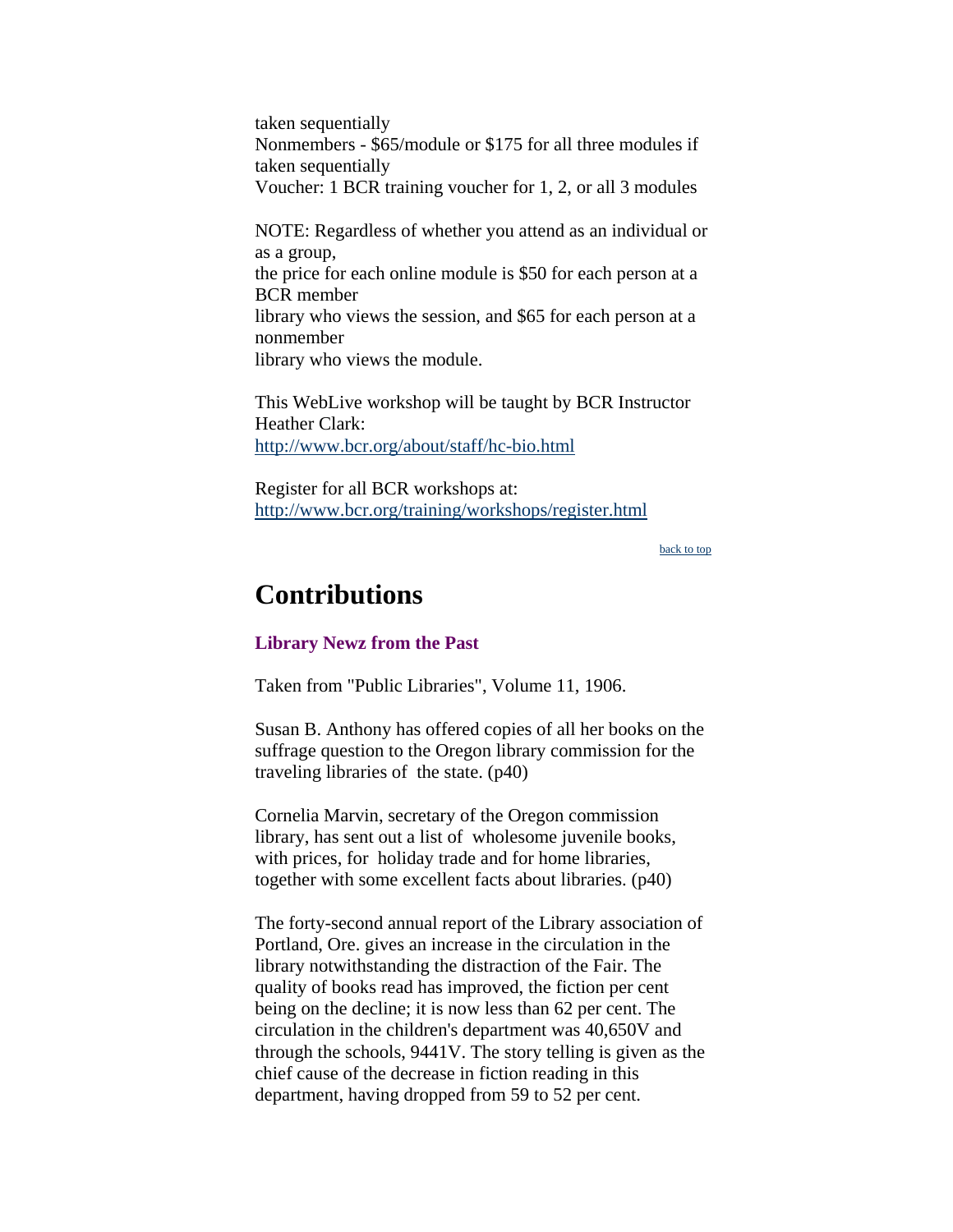10,914V. were prepared for the shelves and 7629 were cataloged. The work of the branches continues to grow. Thirteen distributing stations are in active work. (p475)

From "Public Libraries" Vol 13, (1908) Courtesy of the University of Oregon's willingness to lend bound periodicals via SUMMIT.

"We should look closely after the books we put into the hands of our children. The characteristics of eighteenth century fiction are summed up in the following:

> Maria so attentive grew, So Thoughtful and Polite; Her friends admired and loved her too, For all she did was right.

Perhaps the pendulum has swung a little too far the other way when we think of the numerous calls for "Peck's Bad Boy," of the deep interest in Huckleberry Finn, Tom Sawyer and other realistic tales. Somewhere between these two extremes, we must find the books that are suitable for our boys and girls and will hold their interest."

"In regards to book agents, there is only one rule, never to be violated, and that is, buy nothing whatever from an agent." -From a talk by Mrs. Sara Judd Greenman of the Kansas City Kansas Public Library. (January, 1908 p 25.)

News from the past is brought to you by Tony Greiner, who is getting kind of long in the tooth himself. [tony\\_greiner@hotmail.com](mailto:tony_greiner@hotmail.com)

[back to top](#page-0-0)

# **People**

### **Passing of Rose Ellen Uhreen**

Rose Ellen Uhreen (Sloneker) died January 5, 2008 in Portland. She was born in Meadeville, Missouri, attended schools in Medford, Oregon. She married William Russell Uhreen, who preceded her in death. She worked in libraries in Medford as well as Portland, retiring as the head librarian of the West Slope Library. She was honored by the Oregon Library Association, receiving the Outstanding Service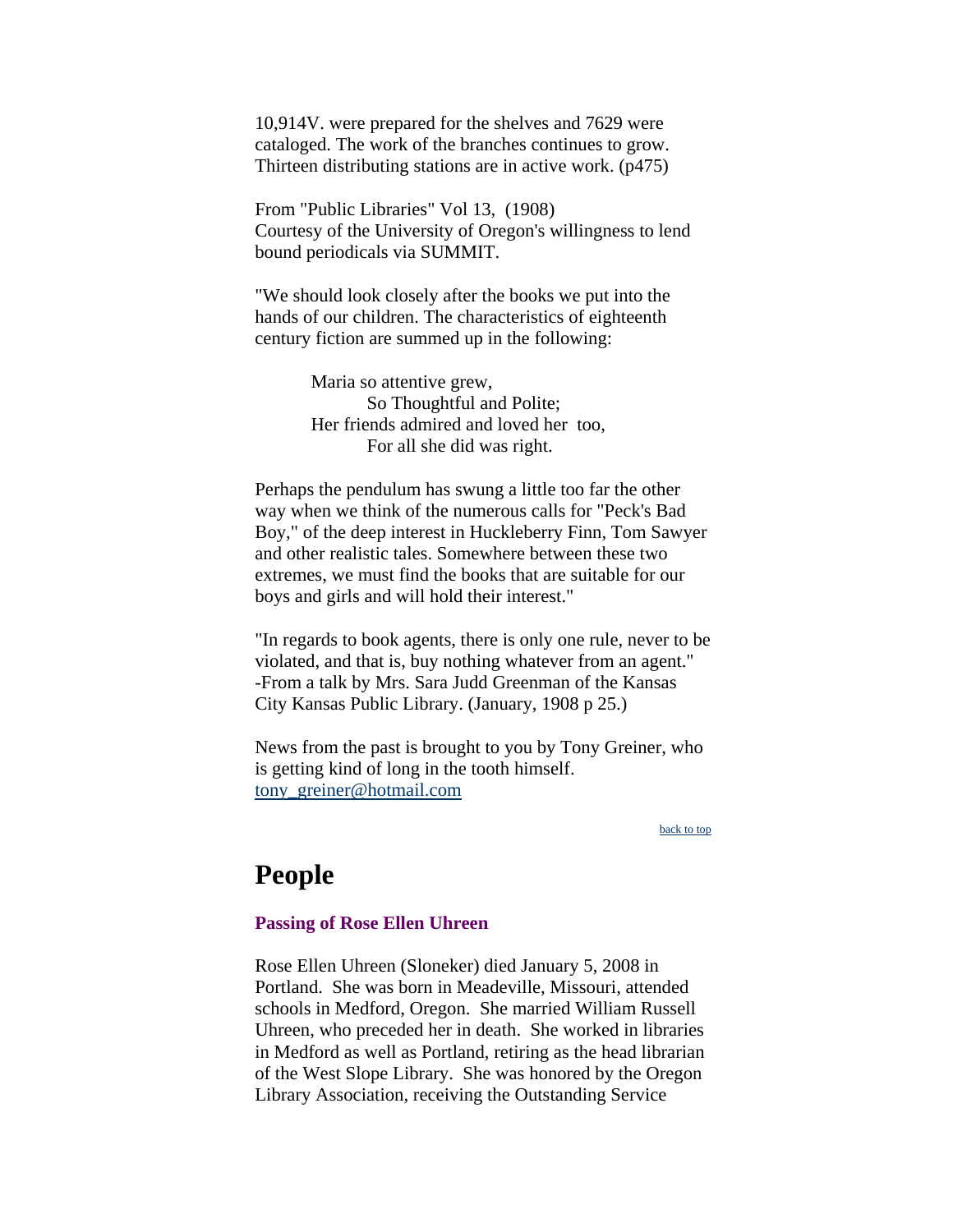<span id="page-16-0"></span>Award. Family suggested a donation to a local library in lieu of flowers. (Excerpted from the January 9, 2008 /Medford Mail Tribune/.)

#### [back to top](#page-0-0)

#### **Passing of Pauling (Calendine) Howard**

Mrs. Pauline (Calendine)Howard of Sun City, Arizona, died February 15, 2008, at age 104. She was a graduate of Ball State Teachers College (Indiana) and of the Graduate Library School of University of Illinois. She became a specialist in government publications and held positions in the libraries of the University of Idaho, University of New Mexico, Reed College, Pacific University, and in the Washington State University. She was a Visiting Lecturer, Government Publications, University of Portland (Oregon) Graduate Library School and conducted workshops for the Oregon State Library and Oregon Division of Continuing Education.

She held honorary life memberships in the Oregon Library Association and in the Oregon Mycological Society. She was a member of the Daughters of the American Colonists and of the United States Daughters of the War of 1812. She was a charter member of the Sun City Handweavers' Guild.

Her husband Joseph A. Howard died in 1968. She was a beloved family member and is survived by several cousins and extended family. She requested that there be no funeral services. Her burial will be in Sparta Cemetery, Kimmell, Indiana. Notes and letter of remembrance may be sent to cousin Karen Owen, P.O. Box 65535, Vancouver, WA. 98665

#### [back to top](#page-0-0)

#### **Wyma Rogers Retires**

#### Oregon Librarian Friends,

I'm retiring as Director of the Newport Public Library as of May 1. April 30 is the last day of work that I plan for a good while. It has been an honor and privilege to work among you excellent Oregon librarians. You inspired me at the very beginning of my career and you still fill me pride. I plan to be at OLA/WLA for a couple of days, so let's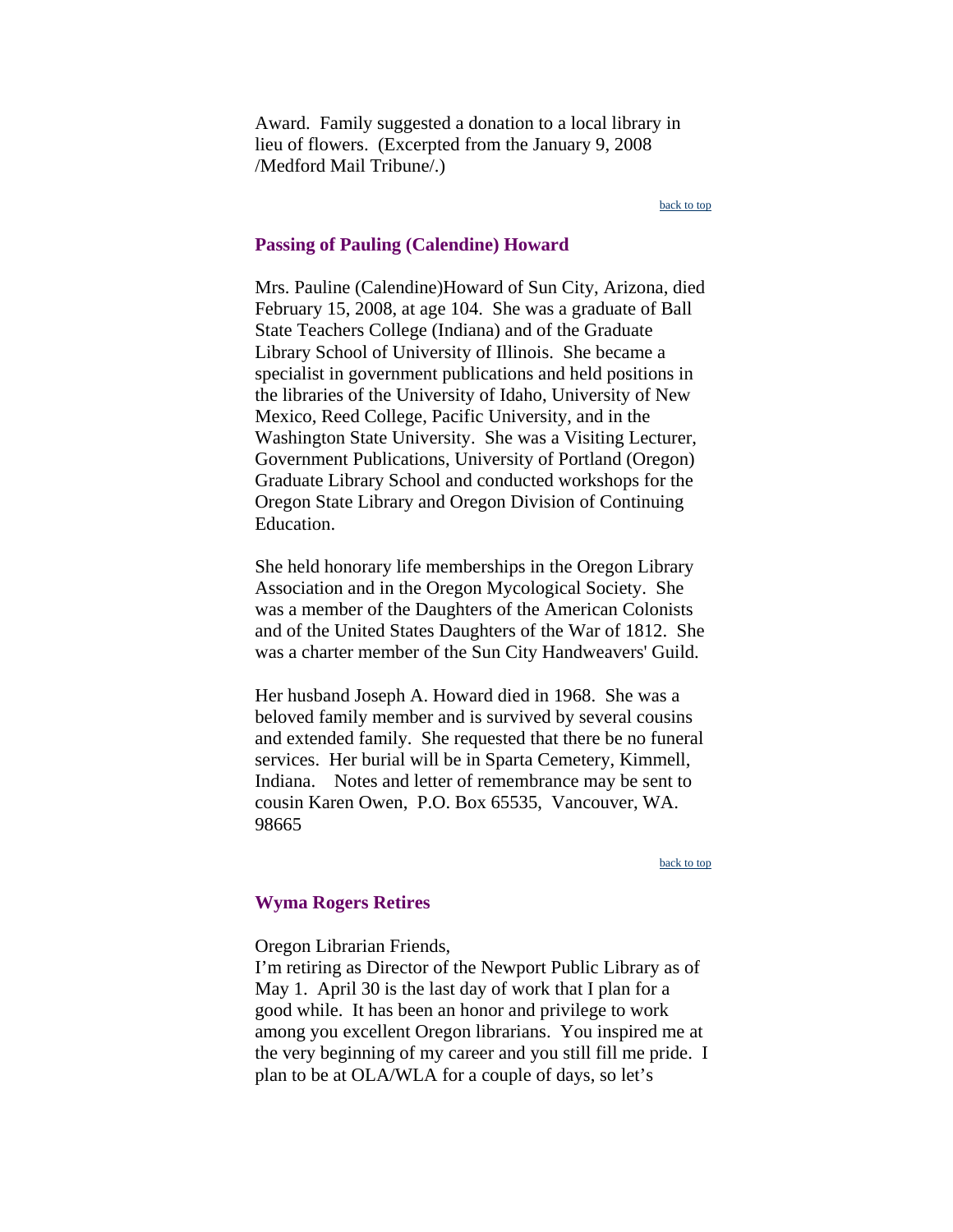<span id="page-17-0"></span>exchange contact information for after April 30.

The City of Newport will announce the job later this year. Let all the energetic and creative librarians you know to be watching the joblines. Meanwhile, beginning May 1, the inestimable and very capable Rebecca Cohen will be Interim Director. Sincerely, Wyma Rogers, Director Newport Public Library

[back to top](#page-0-0)

## **Steve Roskoski Named LJ's Paraprofessional of the Year**

Steve Roskoski, a library assistant at the Multnomah County Library, has been named by the editors of *LJ* as the winner of the 2008 Paraprofessional of the Year Award – read about it in the latest issue of Library Journal: http://www.libraryjournal.com/article/CA6533025.html.

Congratulations, Steve!

[back to top](#page-0-0)

# **Cool Ideas**

### **National Library Support Staff Certification**

The national Library Support Staff Certification Program project is an attempt to establish nationally recognized professional standards for support staff. This project has been awarded a 3-year grant, and the first year is already half done. This is what they hope to accomplish:

\*Finalize competencies in Year 1. \*Develop an assessment program in Year2 (starts July 1, 2008). Develop policies and procedures in Year 2. \*Field test the program in five organization types in Year 3.

So far, the draft competencies have been written.

Competencies cover the following areas:

- Foundations of library services
- Access services
- Reference and information services